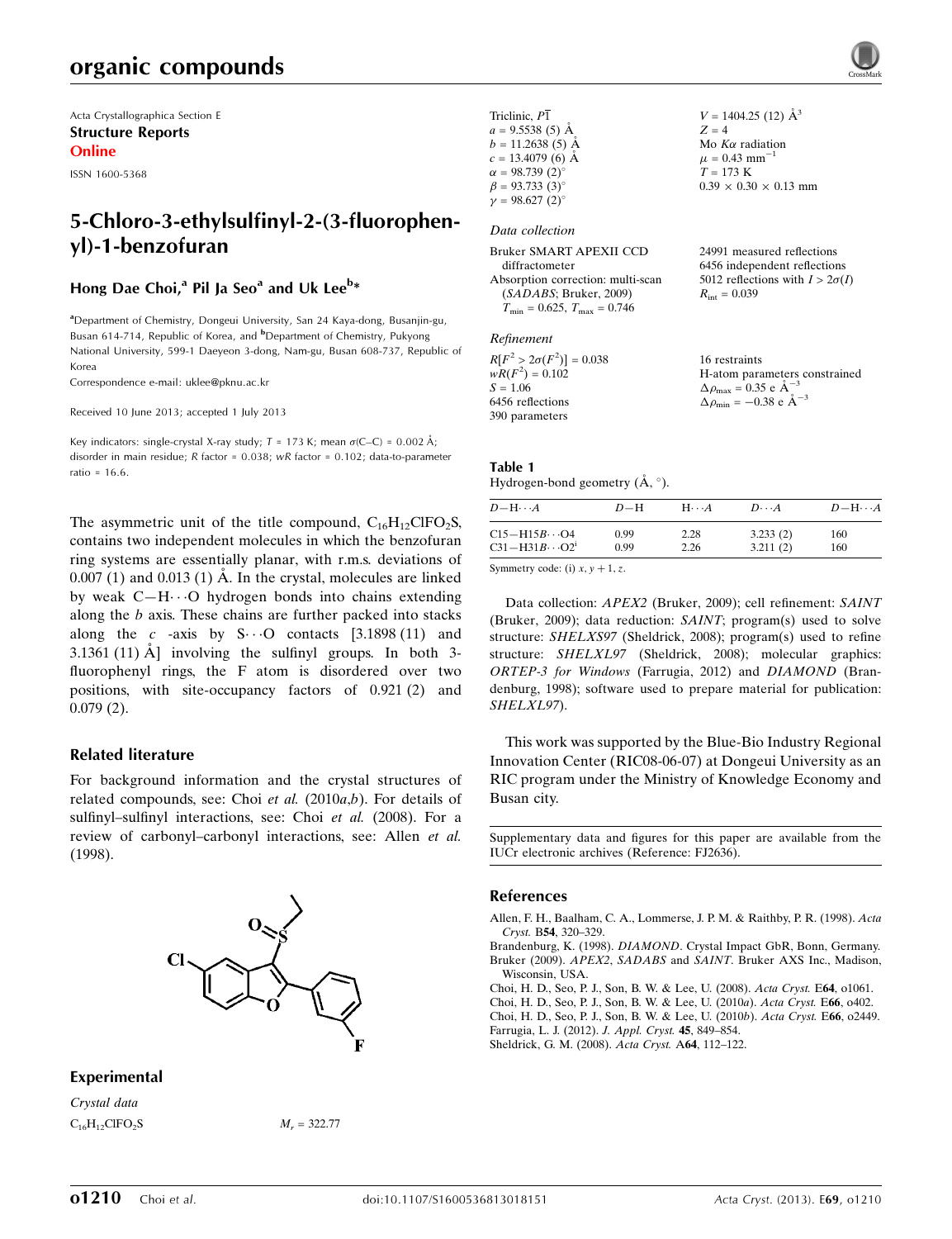# **supporting information**

*Acta Cryst.* (2013). E**69**, o1210 [doi:10.1107/S1600536813018151]

# **5-Chloro-3-ethylsulfinyl-2-(3-fluorophenyl)-1-benzofuran**

#### **Hong Dae Choi, Pil Ja Seo and Uk Lee**

#### **S1. Comment**

As a part of our continuing study of 5-chloro-3-ethylsulfinyl-1-benzofuran derivatives containing 4-fluorophenyl (Choi *et al.*, 2010*a*) and 4-iodophenyl (Choi *et al.*, 2010*b*) substituents in 2-postion, we report herein the crystal structure of the title compound which crystallizes with two symmetrically independent molecules, A & B, in the asymmetric unit.

In the title molecule (Fig. 1), the benzofuran unit is essentially planar, with a mean deviation of 0.007 (1) and 0.013 (1) Å, for A and B molecule, respectively, from the least-squares plane defined by the nine constituent atoms. In the 3-fluorophenyl rings of both molecules, the F atoms are disordered over two positions with site-occupancy factors, from refinement of 0.921 (2) (part A) and 0.079 (2) (part B). The dihedral angles between the 3-fluorophenyl ring and the mean plane of the benzofuran ring system are 15.35 (8)° in the molecule A and 5.62 (9)° in the molecule B, respectively. In the crystal packing (Fig. 2), molecules are connected by weak C—H···O hydrogen bonds (Table 1) into chains extending along the *b*-*axis* direction.

In the crystal packing (Fig. 2), these chains are further packed into stacks along the *c*-*axis* by a sulfinyl–sulfinyl interaction (Choi *et al.*, 2008) interpreted as similar to a type-Il carbonyl–carbonyl interaction (Allen *et al.*, 1998), with S1···O4<sup>iii</sup> and S2···O2<sup>iii</sup> distances of 3.1898 (11) and 3.1361 (11) Å (symmetry code iii:  $-x + 1, -y + 1, -z + 1$ ).

#### **S2. Experimental**

3-Chloroperoxybenzoic acid (77%, 269 mg, 1.2 mmol) was added in small portions to a stirred solution of 5-chloro-3 ethylsulfanyl-2-(3-fluorophenyl)-1-benzofuran (337 mg, 1.1 mmol) in dichloromethane (40 mL) at 273 K. After being stirred at room temperature for 5h, the mixture was washed with saturated sodium bicarbonate solution and the organic layer was separated, dried over magnesium sulfate, filtered and concentrated at reduced pressure. The residue was purified by column chromatography (hexane–ethyl acetate, 2:1 v/v) to afford the title compound as a colorless solid [yield 67%, m.p. 390–391 K;  $R_f = 0.59$  (hexane–ethyl acetate, 24:1 v/v)]. Single crystals suitable for X-ray diffraction were prepared by slow evaporation of a solution of the title compound in acetone at room temperature.

#### **S3. Refinement**

All H atoms were positioned geometrically and refined using a riding model, with C—H = 0.95 Å for aryl, 0.99 Å for methylene and 0.98Å for methyl H atoms, respectively.  $U_{iso}(H) = 1.2U_{eq}(C)$  for aryl and methylene, and  $1.5U_{eq}(C)$  for methyl H atoms. The positions of methyl hydrogens were optimized rotationally. The F1 and F2 atoms of the 3-fluorophenyl rings are disordered over two positions with site occupancy factors, from refinement of 0.921 (2) (part A) and 0.079 (2) (part B). For the proper treatment of H-atoms, carbon atoms C11 and C13 (molecule A), and C27 and C29 (molecule B) were divided in two parts with equalized coordinates and thermal parameters. The distance of equivalent C– F pairs were restrained to 1.330 (5) Å using command DFIX, and displacement ellipsoids of F1 and F2 sets were restrained to 0.01 using command ISOR.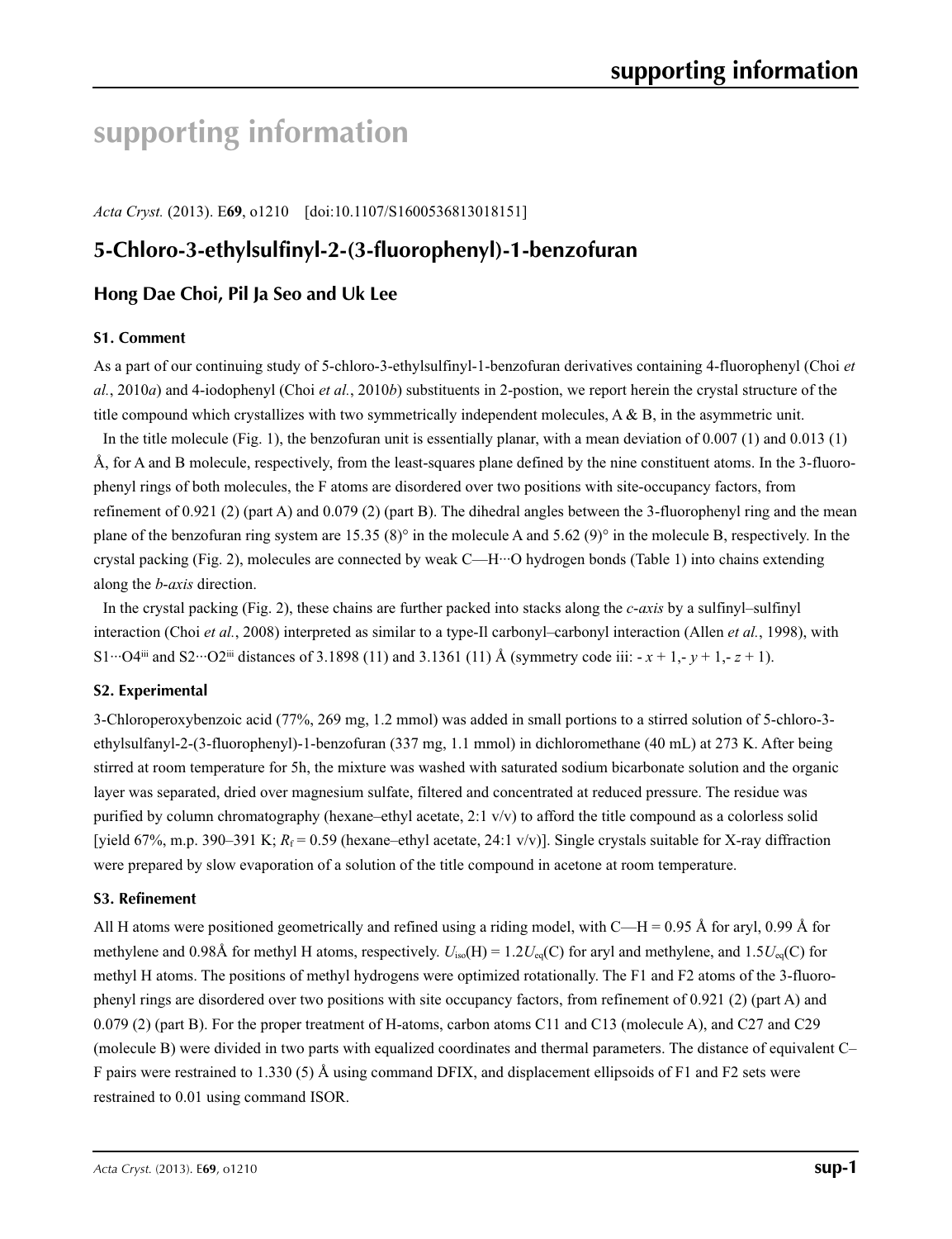

#### **Figure 1**

The molecular structure of the title compound with the atom numbering scheme. Displacement ellipsoids are drawn at the 50% probability level. H atoms are presented as small spheres of arbitrary radius. The F atom of the 3-fluorophenyl ring is disordered over two positions with site occupancy factors, from refinement of 0.921 (2) (part A) and 0.079 (2) (part B).



#### **Figure 2**

A view of the C—H···O and S···O interactions (dotted lines) in the crystal structure of the title compound. H atoms nonparticipating in hydrogen-bonding and disordered part B atoms were omitted for clarity. [Symmetry codes: (i) *x*, *y* + 1, *z*; (ii)  $x, y - 1, z$ ; (iii)  $-x + 1, -y + 1, -z + 1$ .]

#### **5-Chloro-3-ethylsulfinyl-2-(3-fluorophenyl)-1-benzofuran**

| Hall symbol: -P 1  |
|--------------------|
| $a = 9.5538(5)$ Å  |
| $b = 11.2638(5)$ Å |
|                    |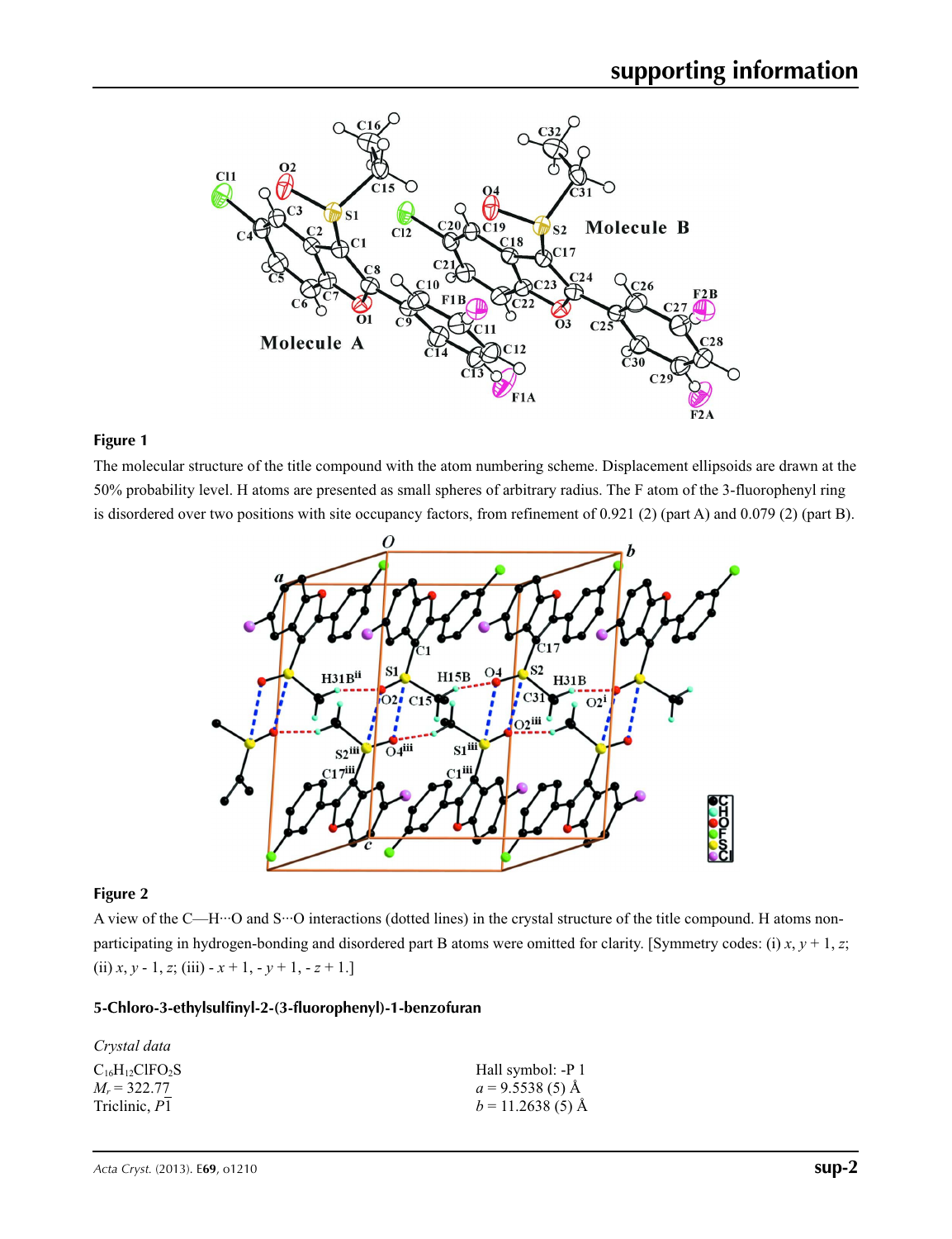Melting point  $= 390 - 391$  K Mo *Kα* radiation,  $\lambda = 0.71073$  Å Cell parameters from 7946 reflections

 $\theta = 2.5 - 27.5^{\circ}$  $\mu$  = 0.43 mm<sup>-1</sup>  $T = 173 \text{ K}$ Block, colourless  $0.39 \times 0.30 \times 0.13$  mm

 $c = 13.4079$  (6) Å  $\alpha$  = 98.739 (2)<sup>o</sup>  $\beta$  = 93.733 (3)<sup>o</sup>  $γ = 98.627(2)°$  $V = 1404.25$  (12) Å<sup>3</sup>  $Z = 4$  $F(000) = 664$  $D_x = 1.527$  Mg m<sup>-3</sup>

#### *Data collection*

| <b>Bruker SMART APEXII CCD</b>                    | 24991 measured reflections                                              |
|---------------------------------------------------|-------------------------------------------------------------------------|
| diffractometer                                    | 6456 independent reflections                                            |
| Radiation source: rotating anode                  | 5012 reflections with $I > 2\sigma(I)$                                  |
| Graphite multilayer monochromator                 | $R_{\text{int}} = 0.039$                                                |
| Detector resolution: 10.0 pixels mm <sup>-1</sup> | $\theta_{\text{max}} = 27.5^{\circ}, \theta_{\text{min}} = 1.5^{\circ}$ |
| $\varphi$ and $\omega$ scans                      | $h = -12 \rightarrow 12$                                                |
| Absorption correction: multi-scan                 | $k = -14 \rightarrow 14$                                                |
| (SADABS; Bruker, 2009)                            | $l = -17 \rightarrow 17$                                                |
| $T_{\min}$ = 0.625, $T_{\max}$ = 0.746            |                                                                         |
| $\mathbf{p}$ $\alpha$ $\beta$                     |                                                                         |

#### *Refinement*

| Refinement on $F^2$                             | Secondary atom site location: difference Fourier         |
|-------------------------------------------------|----------------------------------------------------------|
| Least-squares matrix: full                      | map                                                      |
| $R[F^2 > 2\sigma(F^2)] = 0.038$                 | Hydrogen site location: difference Fourier map           |
| $wR(F^2) = 0.102$                               | H-atom parameters constrained                            |
| $S = 1.06$                                      | $w = 1/[\sigma^2(F_0^2) + (0.0489P)^2 + 0.2168P]$        |
| 6456 reflections                                | where $P = (F_o^2 + 2F_c^2)/3$                           |
| 390 parameters                                  | $(\Delta/\sigma)_{\text{max}}$ < 0.001                   |
| 16 restraints                                   | $\Delta\rho_{\rm max} = 0.35 \text{ e } \text{\AA}^{-3}$ |
| Primary atom site location: structure-invariant | $\Delta\rho_{\rm min} = -0.38 \text{ e A}^{-3}$          |
| direct methods                                  |                                                          |

#### *Special details*

**Geometry**. All esds (except the esd in the dihedral angle between two l.s. planes) are estimated using the full covariance matrix. The cell esds are taken into account individually in the estimation of esds in distances, angles and torsion angles; correlations between esds in cell parameters are only used when they are defined by crystal symmetry. An approximate (isotropic) treatment of cell esds is used for estimating esds involving l.s. planes.

**Refinement**. Refinement of  $F^2$  against ALL reflections. The weighted R-factor wR and goodness of fit S are based on  $F^2$ , conventional R-factors R are based on F, with F set to zero for negative  $F^2$ . The threshold expression of  $F^2 > 2 \text{sigma}(F^2)$  is used only for calculating R-factors(gt) etc. and is not relevant to the choice of reflections for refinement. R-factors based on  $F<sup>2</sup>$  are statistically about twice as large as those based on F, and R- factors based on ALL data will be even larger.

| Fractional atomic coordinates and isotropic or equivalent isotropic displacement parameters $(A^2)$ |  |  |
|-----------------------------------------------------------------------------------------------------|--|--|
|                                                                                                     |  |  |

|                 | $\mathcal{X}$ |               | Ζ           | $U_{\rm iso} * / U_{\rm eq}$ | Occ. (2) |
|-----------------|---------------|---------------|-------------|------------------------------|----------|
| C <sub>11</sub> | $-0.13450(5)$ | $-0.12001(5)$ | 0.30389(4)  | 0.04416(14)                  |          |
| S <sub>1</sub>  | 0.38869(4)    | 0.27480(4)    | 0.39795(3)  | 0.02455(11)                  |          |
| O <sub>1</sub>  | 0.17196(11)   | 0.27468(11)   | 0.13349(7)  | 0.0289(3)                    |          |
| O <sub>2</sub>  | 0.35241(13)   | 0.16152(11)   | 0.44212(9)  | 0.0352(3)                    |          |
| C <sub>1</sub>  | 0.26850(16)   | 0.25654(15)   | 0.28734(11) | 0.0233(3)                    |          |
| C <sub>2</sub>  | 0.14620(16)   | 0.16187(15)   | 0.26000(11) | 0.0242(3)                    |          |
| C <sub>3</sub>  | 0.07727(16)   | 0.06820(15)   | 0.30474(12) | 0.0275(4)                    |          |
| H <sub>3</sub>  | 0.1102        | 0.0547        | 0.3698      | $0.033*$                     |          |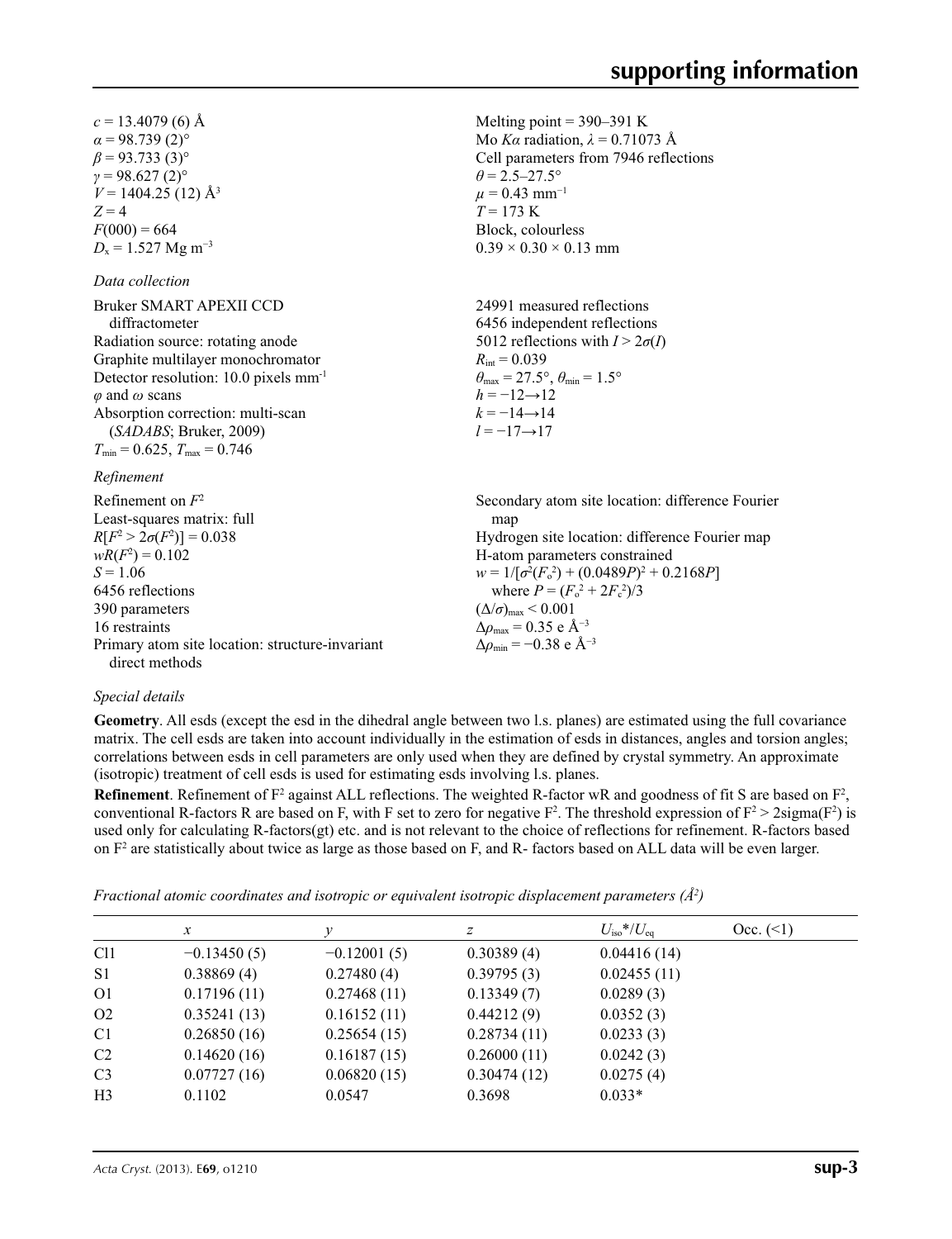| C <sub>4</sub>    | $-0.04107(17)$ | $-0.00427(16)$ | 0.25041(12) | 0.0306(4)   |            |
|-------------------|----------------|----------------|-------------|-------------|------------|
| C <sub>5</sub>    | $-0.09163(18)$ | 0.01253(17)    | 0.15403(13) | 0.0347(4)   |            |
| H <sub>5</sub>    | $-0.1726$      | $-0.0404$      | 0.1191      | $0.042*$    |            |
| C6                | $-0.02470(18)$ | 0.10514(17)    | 0.10986(12) | 0.0329(4)   |            |
| H <sub>6</sub>    | $-0.0576$      | 0.1185         | 0.0447      | $0.039*$    |            |
| C7                | 0.09267(17)    | 0.17788(16)    | 0.16478(11) | 0.0271(4)   |            |
| C8                | 0.28051(16)    | 0.32102(15)    | 0.20894(11) | 0.0253(4)   |            |
| C9                | 0.37654(16)    | 0.42621(16)    | 0.18878(11) | 0.0248(3)   |            |
| C10               | 0.50720(17)    | 0.46966(17)    | 0.24506(11) | 0.0310(4)   |            |
| H10               | 0.5374         | 0.4289         | 0.2976      | $0.037*$    |            |
| C11A              | 0.59270(18)    | 0.57172(17)    | 0.22454(12) | 0.0331(4)   | 0.9214(19) |
| H11               | 0.6811         | 0.6004         | 0.2637      | $0.040*$    | 0.9214(19) |
| C11B              | 0.59270(18)    | 0.57172(17)    | 0.22454(12) | 0.0331(4)   | 0.08       |
| F1B               | 0.7030(8)      | 0.6258(10)     | 0.2897(7)   | $0.030(3)*$ | 0.0786(19) |
| C12               | 0.55272(18)    | 0.63305(17)    | 0.14834(12) | 0.0338(4)   |            |
| H12               | 0.6115         | 0.7034         | 0.1345      | $0.041*$    |            |
| C13A              | 0.42413(19)    | 0.58787(17)    | 0.09344(12) | 0.0348(4)   | 0.9214(19) |
| F1A               | 0.37983(13)    | 0.64640(12)    | 0.01946(9)  | 0.0534(4)   | 0.9214(19) |
| C13B              | 0.42413(19)    | 0.58787(17)    | 0.09344(12) | 0.0348(4)   | 0.08       |
| H13B              | 0.3951         | 0.6286         | 0.0405      | $0.042*$    | 0.0786(19) |
| C14               | 0.33604(18)    | 0.48750(16)    | 0.11115(12) | 0.0316(4)   |            |
| H14               | 0.2481         | 0.4596         | 0.0711      | $0.038*$    |            |
| C15               | 0.31917(18)    | 0.39296(15)    | 0.47604(11) | 0.0293(4)   |            |
| H <sub>15</sub> A | 0.3804         | 0.4177         | 0.5405      | $0.035*$    |            |
| H15B              | 0.3233         | 0.4647         | 0.4412      | $0.035*$    |            |
| C16               | 0.16734(19)    | 0.3549(2)      | 0.49948(13) | 0.0426(5)   |            |
| <b>H16A</b>       | 0.1039         | 0.3413         | 0.4370      | $0.064*$    |            |
| H16B              | 0.1396         | 0.4193         | 0.5483      | $0.064*$    |            |
| H16C              | 0.1604         | 0.2796         | 0.5283      | $0.064*$    |            |
| S <sub>2</sub>    | 0.40317(4)     | 0.78265(4)     | 0.38140(3)  | 0.02374(11) |            |
| Cl2               | $-0.11295(5)$  | 0.38426(4)     | 0.27511(3)  | 0.03871(13) |            |
| O <sub>3</sub>    | 0.17390(12)    | 0.80626(11)    | 0.12789(8)  | 0.0301(3)   |            |
| O4                | 0.37877(12)    | 0.66012(11)    | 0.41197(8)  | 0.0330(3)   |            |
| C17               | 0.27717(16)    | 0.77503(15)    | 0.27571(11) | 0.0234(3)   |            |
| C18               | 0.15482(16)    | 0.68113(15)    | 0.24602(11) | 0.0249(3)   |            |
| C19               | 0.09085(16)    | 0.58064(15)    | 0.28519(11) | 0.0262(4)   |            |
| H <sub>19</sub>   | 0.1270         | 0.5616         | 0.3475      | $0.031*$    |            |
| C20               | $-0.02740(17)$ | 0.51006(16)    | 0.22934(12) | 0.0288(4)   |            |
| C21               | $-0.08279(18)$ | 0.53538(18)    | 0.13732(12) | 0.0344(4)   |            |
| H21               | $-0.1638$      | 0.4836         | 0.1013      | $0.041*$    |            |
| C22               | $-0.02113(18)$ | 0.63453(18)    | 0.09858(12) | 0.0356(4)   |            |
| H <sub>22</sub>   | $-0.0578$      | 0.6535         | 0.0364      | $0.043*$    |            |
| C <sub>23</sub>   | 0.09697(17)    | 0.70541(16)    | 0.15460(11) | 0.0281(4)   |            |
| C <sub>24</sub>   | 0.28570(16)    | 0.84678(16)    | 0.20190(11) | 0.0254(4)   |            |
| C <sub>25</sub>   | 0.38173(16)    | 0.95328(15)    | 0.18337(11) | 0.0244(3)   |            |
| C <sub>26</sub>   | 0.50607(17)    | 1.00255(17)    | 0.24596(11) | 0.0305(4)   |            |
| H <sub>26</sub>   | 0.5304         | 0.9670         | 0.3032      | $0.037*$    |            |
| C27A              | 0.59358(18)    | 1.10291(17)    | 0.22457(12) | 0.0321(4)   | 0.9214(19) |
|                   |                |                |             |             |            |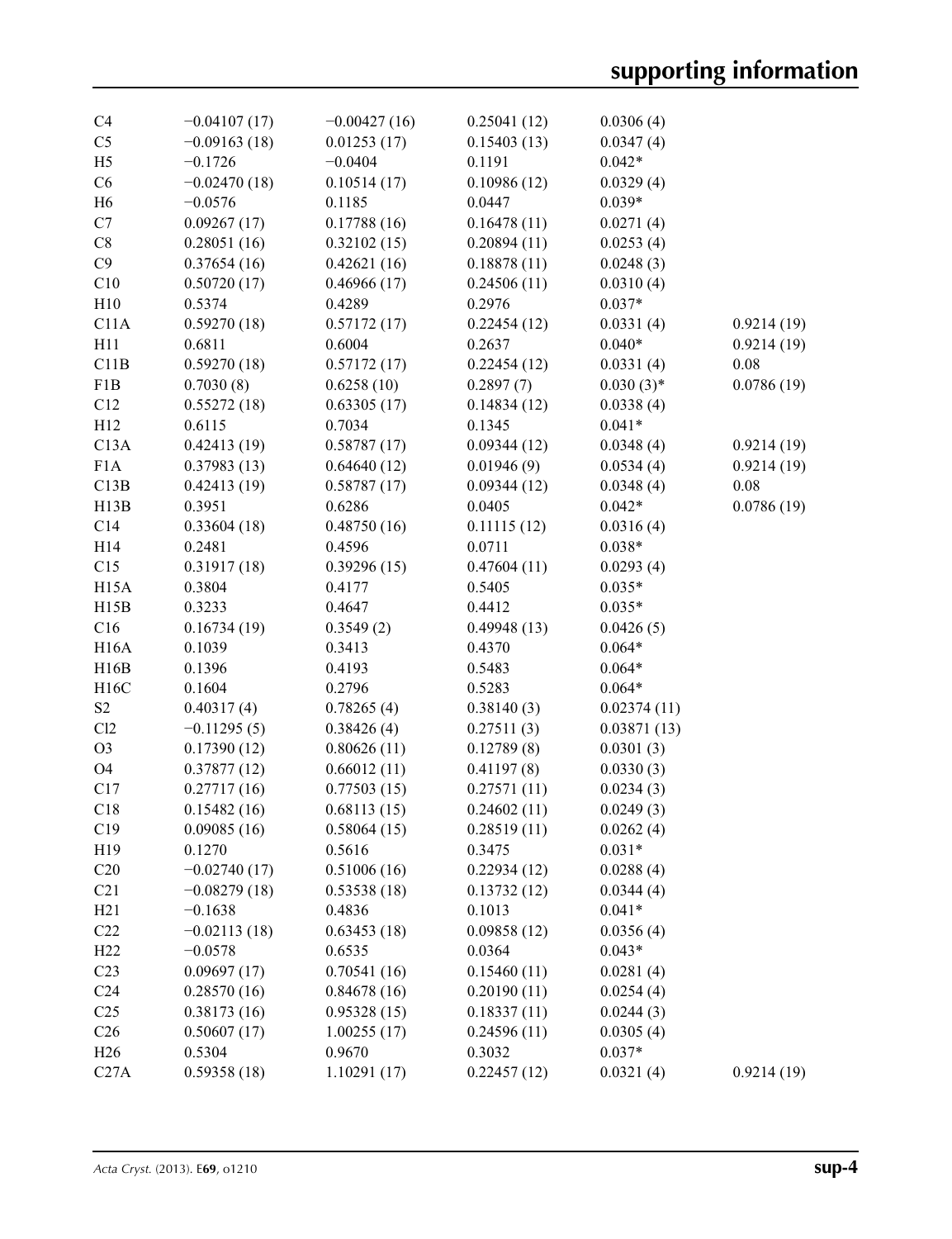| H27A             | 0.6781      | 1.1352      | 0.2675      | $0.039*$     | 0.9214(19) |
|------------------|-------------|-------------|-------------|--------------|------------|
| C27B             | 0.59358(18) | 1.10291(17) | 0.22457(12) | 0.0321(4)    | 0.08       |
| F2B              | 0.7032(9)   | 1.1542(11)  | 0.2920(7)   | $0.032(3)$ * | 0.0786(19) |
| C <sub>28</sub>  | 0.56134(18) | 1.15759(16) | 0.14231(12) | 0.0322(4)    |            |
| H <sub>28</sub>  | 0.6217      | 1.2268      | 0.1279      | $0.039*$     |            |
| C29A             | 0.43791(19) | 1.10749(17) | 0.08194(11) | 0.0315(4)    | 0.9214(19) |
| F <sub>2</sub> A | 0.40153(13) | 1.15850(12) | 0.00136(9)  | 0.0489(4)    | 0.9214(19) |
| C29B             | 0.43791(19) | 1.10749(17) | 0.08194(11) | 0.0315(4)    | 0.08       |
| H29B             | 0.4137      | 1.1440      | 0.0252      | $0.038*$     | 0.0786(19) |
| C30              | 0.34884(17) | 1.00771(16) | 0.09992(11) | 0.0289(4)    |            |
| H <sub>30</sub>  | 0.2653      | 0.9757      | 0.0560      | $0.035*$     |            |
| C <sub>31</sub>  | 0.32775(18) | 0.88245(16) | 0.47356(11) | 0.0300(4)    |            |
| H31A             | 0.3924      | 0.9023      | 0.5367      | $0.036*$     |            |
| H31B             | 0.3216      | 0.9594      | 0.4476      | $0.036*$     |            |
| C <sub>32</sub>  | 0.18165(19) | 0.8292(2)   | 0.49831(13) | 0.0429(5)    |            |
| H32A             | 0.1139      | 0.8195      | 0.4384      | $0.064*$     |            |
| H32B             | 0.1515      | 0.8839      | 0.5539      | $0.064*$     |            |
| H32C             | 0.1849      | 0.7496      | 0.5187      | $0.064*$     |            |
|                  |             |             |             |              |            |

*Atomic displacement parameters (Å2 )*

|                 | $U^{11}$   | $U^{22}$   | $U^{33}$    | $U^{12}$     | $U^{13}$       | $U^{23}$     |
|-----------------|------------|------------|-------------|--------------|----------------|--------------|
| C11             | 0.0380(3)  | 0.0344(3)  | 0.0567(3)   | $-0.0087(2)$ | $-0.0048(2)$   | 0.0149(2)    |
| S <sub>1</sub>  | 0.0232(2)  | 0.0241(2)  | 0.02548(18) | 0.00255(18)  | $-0.00470(14)$ | 0.00573(16)  |
| O <sub>1</sub>  | 0.0275(6)  | 0.0343(7)  | 0.0229(5)   | $-0.0012(5)$ | $-0.0040(4)$   | 0.0070(5)    |
| O2              | 0.0408(7)  | 0.0226(6)  | 0.0411(6)   | 0.0019(6)    | $-0.0127(5)$   | 0.0119(5)    |
| C1              | 0.0205(8)  | 0.0241(9)  | 0.0239(7)   | 0.0019(7)    | $-0.0016(6)$   | 0.0025(6)    |
| C2              | 0.0215(8)  | 0.0243(9)  | 0.0255(7)   | 0.0042(7)    | 0.0005(6)      | 0.0007(7)    |
| C <sub>3</sub>  | 0.0264(8)  | 0.0269(9)  | 0.0290(7)   | 0.0054(8)    | $-0.0013(6)$   | 0.0043(7)    |
| C4              | 0.0265(9)  | 0.0249(9)  | 0.0386(9)   | 0.0010(8)    | 0.0009(7)      | 0.0036(8)    |
| C <sub>5</sub>  | 0.0275(9)  | 0.0344(11) | 0.0363(9)   | $-0.0016(8)$ | $-0.0065(7)$   | $-0.0022(8)$ |
| C <sub>6</sub>  | 0.0295(9)  | 0.0370(11) | 0.0284(8)   | $-0.0006(8)$ | $-0.0056(7)$   | 0.0028(8)    |
| C7              | 0.0247(8)  | 0.0291(9)  | 0.0256(7)   | 0.0010(8)    | $-0.0003(6)$   | 0.0031(7)    |
| C8              | 0.0237(8)  | 0.0284(9)  | 0.0217(7)   | 0.0031(7)    | $-0.0025(6)$   | 0.0007(7)    |
| C9              | 0.0249(8)  | 0.0276(9)  | 0.0215(7)   | 0.0036(7)    | 0.0031(6)      | 0.0026(7)    |
| C10             | 0.0297(9)  | 0.0363(10) | 0.0264(7)   | 0.0022(8)    | $-0.0006(6)$   | 0.0078(7)    |
| C11A            | 0.0258(9)  | 0.0396(11) | 0.0308(8)   | $-0.0028(8)$ | $-0.0004(7)$   | 0.0051(8)    |
| C11B            | 0.0258(9)  | 0.0396(11) | 0.0308(8)   | $-0.0028(8)$ | $-0.0004(7)$   | 0.0051(8)    |
| C12             | 0.0333(9)  | 0.0322(10) | 0.0345(8)   | $-0.0017(8)$ | 0.0066(7)      | 0.0070(8)    |
| C13A            | 0.0372(10) | 0.0347(11) | 0.0332(8)   | 0.0036(9)    | $-0.0002(7)$   | 0.0110(8)    |
| F1A             | 0.0534(8)  | 0.0501(8)  | 0.0576(8)   | $-0.0056(7)$ | $-0.0120(6)$   | 0.0330(7)    |
| C13B            | 0.0372(10) | 0.0347(11) | 0.0332(8)   | 0.0036(9)    | $-0.0002(7)$   | 0.0110(8)    |
| C <sub>14</sub> | 0.0295(9)  | 0.0328(10) | 0.0305(8)   | 0.0018(8)    | $-0.0049(7)$   | 0.0057(8)    |
| C15             | 0.0364(9)  | 0.0222(9)  | 0.0272(7)   | 0.0036(8)    | $-0.0045(6)$   | 0.0015(7)    |
| C16             | 0.0401(10) | 0.0538(14) | 0.0330(9)   | 0.0109(10)   | 0.0054(8)      | 0.0005(9)    |
| S <sub>2</sub>  | 0.0216(2)  | 0.0232(2)  | 0.02581(18) | 0.00206(17)  | $-0.00403(14)$ | 0.00636(16)  |
| Cl2             | 0.0344(2)  | 0.0282(2)  | 0.0503(3)   | $-0.0054(2)$ | $-0.00282(19)$ | 0.0093(2)    |
| O <sub>3</sub>  | 0.0279(6)  | 0.0360(7)  | 0.0233(5)   | $-0.0045(6)$ | $-0.0051(4)$   | 0.0084(5)    |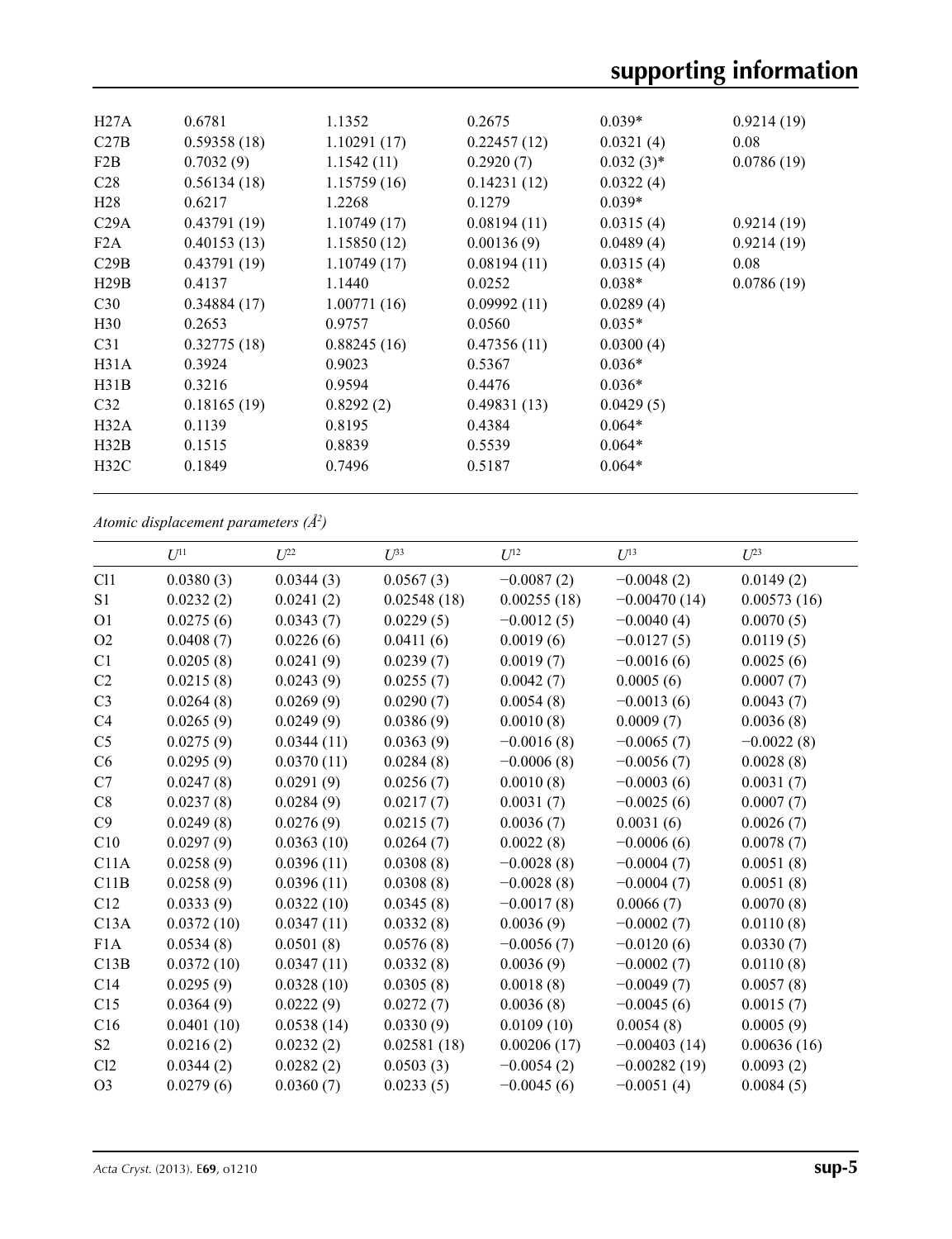| O <sub>4</sub>   | 0.0357(7)  | 0.0216(6)  | 0.0410(6) | 0.0048(6)    | $-0.0089(5)$ | 0.0084(5)    |
|------------------|------------|------------|-----------|--------------|--------------|--------------|
| C17              | 0.0208(8)  | 0.0243(9)  | 0.0233(7) | 0.0010(7)    | $-0.0019(6)$ | 0.0025(6)    |
| C18              | 0.0223(8)  | 0.0271(9)  | 0.0235(7) | 0.0027(7)    | $-0.0002(6)$ | 0.0005(7)    |
| C19              | 0.0245(8)  | 0.0245(9)  | 0.0285(7) | 0.0020(7)    | 0.0012(6)    | 0.0037(7)    |
| C <sub>20</sub>  | 0.0254(8)  | 0.0253(9)  | 0.0334(8) | $-0.0005(8)$ | 0.0026(6)    | 0.0018(7)    |
| C <sub>21</sub>  | 0.0279(9)  | 0.0379(11) | 0.0314(8) | $-0.0052(8)$ | $-0.0046(7)$ | $-0.0002(8)$ |
| C <sub>22</sub>  | 0.0317(9)  | 0.0431(12) | 0.0276(8) | $-0.0041(9)$ | $-0.0071(7)$ | 0.0064(8)    |
| C <sub>23</sub>  | 0.0264(8)  | 0.0306(10) | 0.0248(7) | $-0.0022(8)$ | $-0.0007(6)$ | 0.0048(7)    |
| C <sub>24</sub>  | 0.0220(8)  | 0.0302(9)  | 0.0219(7) | 0.0025(7)    | $-0.0012(6)$ | 0.0015(7)    |
| C <sub>25</sub>  | 0.0245(8)  | 0.0261(9)  | 0.0218(7) | 0.0036(7)    | 0.0028(6)    | 0.0023(7)    |
| C <sub>26</sub>  | 0.0300(9)  | 0.0350(10) | 0.0250(7) | 0.0001(8)    | $-0.0014(6)$ | 0.0069(7)    |
| C27A             | 0.0273(9)  | 0.0352(11) | 0.0301(8) | $-0.0023(8)$ | $-0.0027(7)$ | 0.0030(8)    |
| C27B             | 0.0273(9)  | 0.0352(11) | 0.0301(8) | $-0.0023(8)$ | $-0.0027(7)$ | 0.0030(8)    |
| C <sub>28</sub>  | 0.0331(9)  | 0.0281(10) | 0.0347(8) | $-0.0006(8)$ | 0.0087(7)    | 0.0065(8)    |
| C29A             | 0.0356(10) | 0.0327(10) | 0.0278(8) | 0.0057(8)    | 0.0020(7)    | 0.0101(7)    |
| F <sub>2</sub> A | 0.0538(8)  | 0.0487(8)  | 0.0449(6) | $-0.0046(6)$ | $-0.0063(5)$ | 0.0272(6)    |
| C29B             | 0.0356(10) | 0.0327(10) | 0.0278(8) | 0.0057(8)    | 0.0020(7)    | 0.0101(7)    |
| C30              | 0.0285(9)  | 0.0313(10) | 0.0261(7) | 0.0028(8)    | $-0.0013(6)$ | 0.0055(7)    |
| C <sub>31</sub>  | 0.0354(9)  | 0.0245(9)  | 0.0271(7) | 0.0049(8)    | $-0.0062(6)$ | $-0.0011(7)$ |
| C <sub>32</sub>  | 0.0381(10) | 0.0522(13) | 0.0365(9) | 0.0083(10)   | 0.0069(8)    | $-0.0015(9)$ |
|                  |            |            |           |              |              |              |

### *Geometric parameters (Å, º)*

| $Cl1-C4$               | 1.7403(18) | $S2 - 04$     | 1.4882(12) |
|------------------------|------------|---------------|------------|
| $S1 - 02$              | 1.4909(12) | $S2 - C17$    | 1.7818(14) |
| $S1 - C1$              | 1.7818(14) | $S2 - C31$    | 1.8018(16) |
| $S1 - C15$             | 1.8003(16) | $S2 - O2^i$   | 3.1361(11) |
| $S1 - O4$ <sup>i</sup> | 3.1898(11) | $Cl2-C20$     | 1.7420(18) |
| $O1-C7$                | 1.368(2)   | $O3 - C23$    | 1.366(2)   |
| $O1-C8$                | 1.3827(17) | $O3 - C24$    | 1.3828(17) |
| $C1-C8$                | 1.367(2)   | $C17 - C24$   | 1.368(2)   |
| $C1-C2$                | 1.445(2)   | $C17 - C18$   | 1.444(2)   |
| $C2-C7$                | 1.392(2)   | $C18 - C23$   | 1.394(2)   |
| $C2-C3$                | 1.394(2)   | $C18 - C19$   | 1.395(2)   |
| $C3-C4$                | 1.382(2)   | $C19 - C20$   | 1.381(2)   |
| $C3-H3$                | 0.9500     | $C19 - H19$   | 0.9500     |
| $C4 - C5$              | 1.400(2)   | $C20 - C21$   | 1.397(2)   |
| $C5-C6$                | 1.373(3)   | $C21 - C22$   | 1.372(3)   |
| $C5 - H5$              | 0.9500     | $C21 - H21$   | 0.9500     |
| $C6-C7$                | 1.380(2)   | $C22-C23$     | 1.383(2)   |
| $C6 - H6$              | 0.9500     | $C22-H22$     | 0.9500     |
| $C8-C9$                | 1.457(2)   | $C24 - C25$   | 1.460(2)   |
| $C9 - C10$             | 1.396(2)   | $C25 - C30$   | 1.395(2)   |
| $C9 - C14$             | 1.398(2)   | $C25-C26$     | 1.398(2)   |
| $C10-C11A$             | 1.381(2)   | $C26-C27A$    | 1.380(2)   |
| $C10 - H10$            | 0.9500     | $C26 - H26$   | 0.9500     |
| $C11A - C12$           | 1.382(2)   | $C27A - C28$  | 1.382(2)   |
| $C11A - H11$           | 0.9500     | $C27A - H27A$ | 0.9500     |
|                        |            |               |            |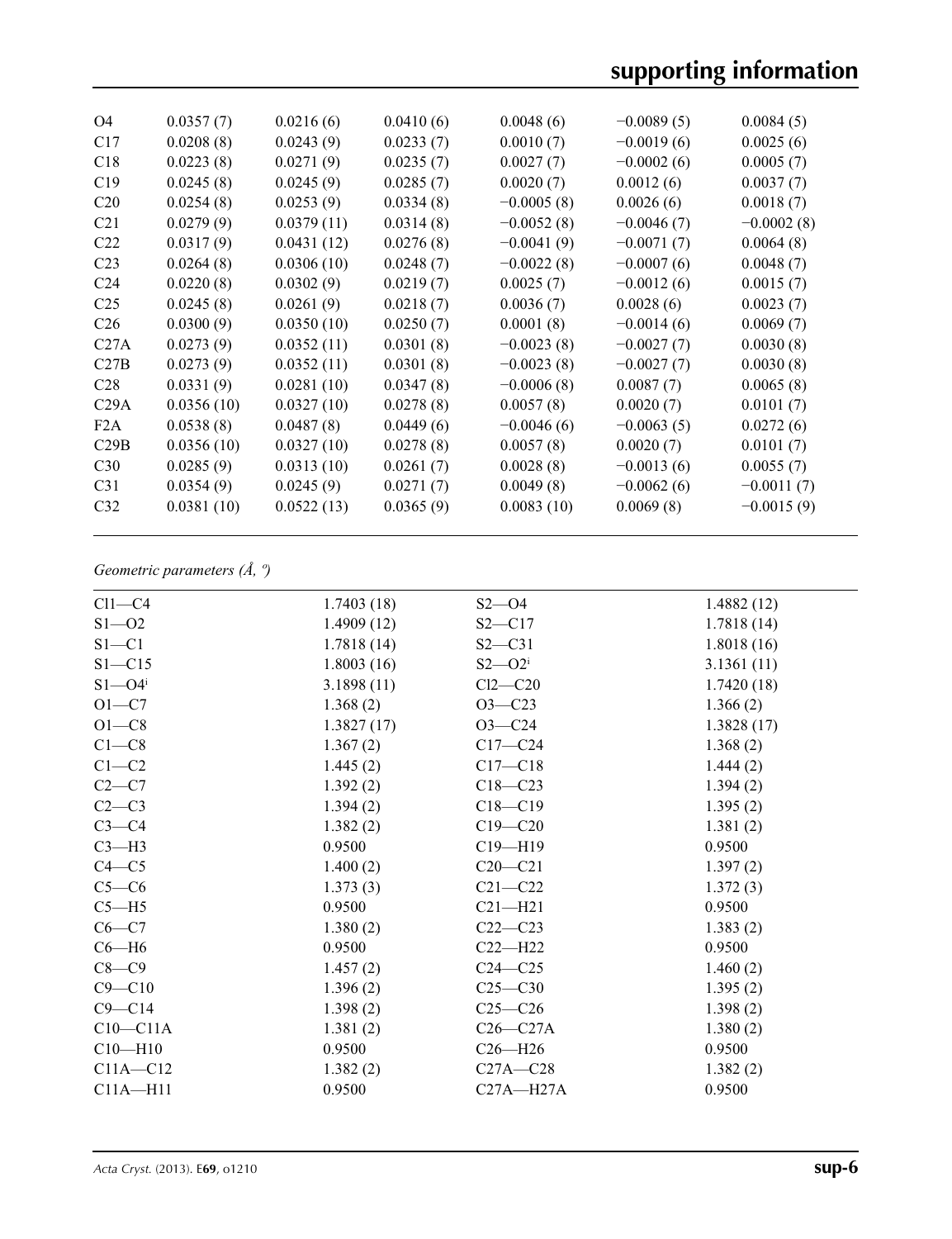| $C12-C13A$                   | 1.375(2)    | $C28 - C29A$                 | 1.379(2)    |
|------------------------------|-------------|------------------------------|-------------|
| $C12 - H12$                  | 0.9500      | $C28 - H28$                  | 0.9500      |
| $C13A - F1A$                 | 1.3511(18)  | $C29A - F2A$                 | 1.3483(17)  |
| $C13A - C14$                 | 1.366(2)    | $C29A - C30$                 | 1.367(2)    |
| $C14 - H14$                  | 0.9500      | C30-H30                      | 0.9500      |
| $C15-C16$                    | 1.517(2)    | $C31 - C32$                  | 1.513(2)    |
| $C15 - H15A$                 | 0.9900      | $C31 - H31A$                 | 0.9900      |
| $C15 - H15B$                 | 0.9900      | $C31 - H31B$                 | 0.9900      |
| $C16 - H16A$                 | 0.9800      | $C32-H32A$                   | 0.9800      |
|                              |             |                              |             |
| $C16 - H16B$                 | 0.9800      | $C32 - H32B$                 | 0.9800      |
| C16-H16C                     | 0.9800      | C32-H32C                     | 0.9800      |
| $O2 - S1 - C1$               | 105.42(7)   | $O4 - S2 - C17$              | 105.65(7)   |
| $O2 - S1 - C15$              | 106.75(8)   | $O4 - S2 - C31$              | 106.46(8)   |
|                              |             |                              |             |
| $C1 - S1 - C15$              | 99.12(7)    | $C17 - S2 - C31$             | 98.92(7)    |
| $O2 - S1 - O4$               | 81.93(5)    | $O4 - S2 - O2$ <sup>i</sup>  | 83.93(5)    |
| $C1 - S1 - O4$ <sup>i</sup>  | 172.64(6)   | $C17 - S2 - O2$ <sup>i</sup> | 170.27(6)   |
| $C15 - S1 - O4$ <sup>i</sup> | 78.70(5)    | $C31 - S2 - O2$ <sup>i</sup> | 79.57(6)    |
| $C7 - 01 - C8$               | 106.76(12)  | $C23 - 03 - C24$             | 106.83(12)  |
| $C8-C1-C2$                   | 107.21(13)  | $C24 - C17 - C18$            | 107.22(13)  |
| $C8-C1-S1$                   | 127.12(13)  | $C24 - C17 - S2$             | 127.16(13)  |
| $C2 - C1 - S1$               | 125.44(12)  | $C18 - C17 - S2$             | 125.23(12)  |
| $C7-C2-C3$                   | 118.94 (14) | $C23-C18-C19$                | 119.15(14)  |
| $C7-C2-C1$                   | 104.89(14)  | $C23 - C18 - C17$            | 104.89(14)  |
| $C3-C2-C1$                   | 136.17(14)  | $C19 - C18 - C17$            | 135.95(14)  |
| $C4-C3-C2$                   | 117.18(14)  | $C20-C19-C18$                | 117.03(14)  |
| $C4-C3-H3$                   | 121.4       | $C20-C19-H19$                | 121.5       |
| $C2-C3-H3$                   | 121.4       | C18-C19-H19                  | 121.5       |
| $C3-C4-C5$                   | 122.81(16)  | $C19 - C20 - C21$            | 122.87(16)  |
| $C3-C4-C11$                  | 119.26(13)  | $C19 - C20 - C12$            | 119.11(13)  |
| $C5-C4-C11$                  | 117.91(13)  | $C21 - C20 - C12$            | 118.02(13)  |
| $C6-C5-C4$                   | 120.26(16)  | $C22-C21-C20$                | 120.49(15)  |
| $C6-C5-H5$                   | 119.9       | $C22-C21-H21$                | 119.8       |
| $C4-C5-H5$                   | 119.9       | $C20 - C21 - H21$            | 119.8       |
| $C5-C6-C7$                   | 116.70(15)  | $C21 - C22 - C23$            | 116.67(15)  |
|                              |             |                              |             |
| $C5-C6-H6$                   | 121.7       | $C21 - C22 - H22$            | 121.7       |
| $C7-C6-H6$                   | 121.7       | $C23 - C22 - H22$            | 121.7       |
| $O1 - C7 - C6$               | 124.97(14)  | $O3 - C23 - C22$             | 125.29(14)  |
| $O1 - C7 - C2$               | 110.93(13)  | $O3 - C23 - C18$             | 110.92(14)  |
| $C6-C7-C2$                   | 124.10(16)  | $C22-C23-C18$                | 123.78(16)  |
| $C1 - C8 - O1$               | 110.19(14)  | $C17 - C24 - 03$             | 110.12(14)  |
| $C1-C8-C9$                   | 135.22(14)  | $C17 - C24 - C25$            | 135.92 (14) |
| $O1 - C8 - C9$               | 114.56(13)  | $O3 - C24 - C25$             | 113.97(13)  |
| $C10-C9-C14$                 | 118.43(16)  | $C30 - C25 - C26$            | 118.65 (16) |
| $C10-C9-C8$                  | 122.51(14)  | $C30-C25-C24$                | 118.94 (14) |
| $C14-C9-C8$                  | 119.05(15)  | $C26 - C25 - C24$            | 122.41 (14) |
| $C11A - C10 - C9$            | 120.21(15)  | $C27A - C26 - C25$           | 120.02(15)  |
| $C11A - C10 - H10$           | 119.9       | C27A-C26-H26                 | 120.0       |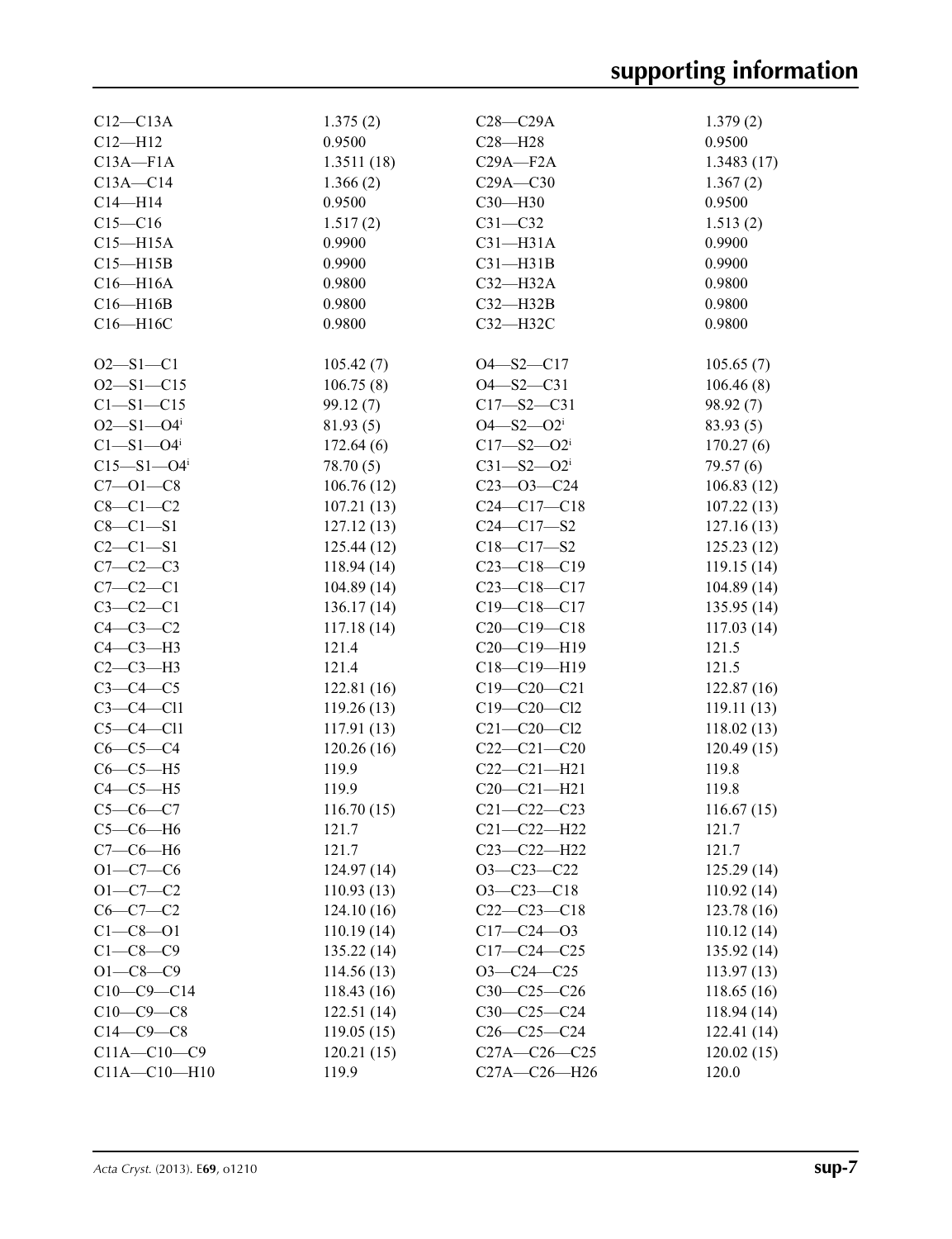| $C9 - C10 - H10$                      | 119.9         | $C25-C26-H26$                         | 120.0         |
|---------------------------------------|---------------|---------------------------------------|---------------|
| $C10-C11A-C12$                        | 121.57(16)    | $C26 - C27A - C28$                    | 121.64(16)    |
| $C10-C11A-H11$                        | 119.2         | $C26-C27A-H27A$                       | 119.2         |
| $C12 - C11A - H11$                    | 119.2         | C28-C27A-H27A                         | 119.2         |
| $C13A - C12 - C11A$                   | 117.11(17)    | $C29A - C28 - C27A$                   | 117.21(17)    |
| C13A-C12-H12                          | 121.4         | C29A-C28-H28                          | 121.4         |
| C11A-C12-H12                          | 121.4         | C27A-C28-H28                          | 121.4         |
| F1A-C13A-C14                          | 117.61(15)    | F2A-C29A-C30                          | 117.67(15)    |
| F1A-C13A-C12                          | 119.02(17)    | F2A-C29A-C28                          | 119.27(16)    |
| $C14-C13A-C12$                        | 123.35(16)    | $C30-C29A-C28$                        | 123.06(15)    |
| $C13A - C14 - C9$                     | 119.32(16)    | $C29A - C30 - C25$                    | 119.42(15)    |
| $C13A - C14 - H14$                    | 120.3         | C29A-C30-H30                          | 120.3         |
| C9-C14-H14                            | 120.3         | $C25 - C30 - H30$                     | 120.3         |
| $C16 - C15 - S1$                      | 113.45(12)    | $C32 - C31 - S2$                      | 113.71(12)    |
| C16-C15-H15A                          | 108.9         | $C32-C31-H31A$                        | 108.8         |
| $S1 - C15 - H15A$                     | 108.9         | $S2-C31-H31A$                         | 108.8         |
| $C16-C15-H15B$                        | 108.9         | $C32 - C31 - H31B$                    | 108.8         |
| $S1 - C15 - H15B$                     | 108.9         | $S2-C31-H31B$                         | 108.8         |
| $H15A - C15 - H15B$                   | 107.7         | H31A-C31-H31B                         | 107.7         |
| $C15-C16-H16A$                        | 109.5         | $C31 - C32 - H32A$                    | 109.5         |
| $C15-C16-H16B$                        | 109.5         | $C31 - C32 - H32B$                    | 109.5         |
| $H16A - C16 - H16B$                   | 109.5         | H32A-C32-H32B                         | 109.5         |
| C15-C16-H16C                          | 109.5         | C31-C32-H32C                          | 109.5         |
| H16A-C16-H16C                         | 109.5         | H32A-C32-H32C                         | 109.5         |
| H16B-C16-H16C                         | 109.5         | H32B-C32-H32C                         | 109.5         |
|                                       |               |                                       |               |
| $O2 - S1 - C1 - C8$                   | $-163.19(14)$ | $O4 - S2 - C17 - C24$                 | $-156.94(14)$ |
| $C15 - S1 - C1 - C8$                  | 86.50(16)     | $C31 - S2 - C17 - C24$                | 93.07(15)     |
| $O2 - S1 - C1 - C2$                   | 10.59(15)     | $O4 - S2 - C17 - C18$                 | 15.04(15)     |
| $C15 - S1 - C1 - C2$                  | $-99.72(14)$  | $C31 - S2 - C17 - C18$                | $-94.95(14)$  |
| $C8 - C1 - C2 - C7$                   | $-0.25(17)$   | $C24-C17-C18-C23$                     | $-0.64(17)$   |
| $S1 - C1 - C2 - C7$                   | $-175.06(12)$ | $S2 - C17 - C18 - C23$                | $-173.96(12)$ |
| $C8 - C1 - C2 - C3$                   | $-179.73(17)$ | $C24-C17-C18-C19$                     | 178.21(17)    |
| $S1 - C1 - C2 - C3$                   | 5.5(3)        | $S2 - C17 - C18 - C19$                | 4.9(3)        |
| $C7 - C2 - C3 - C4$                   | 0.4(2)        | $C23-C18-C19-C20$                     |               |
| $C1 - C2 - C3 - C4$                   |               | $C17-C18-C19-C20$                     | 0.4(2)        |
| $C2 - C3 - C4 - C5$                   | 179.85(17)    |                                       | $-178.33(17)$ |
|                                       | 0.6(2)        | $C18-C19-C20-C21$                     | 0.2(2)        |
| $C2-C3-C4-C11$<br>$C3 - C4 - C5 - C6$ | $-178.21(12)$ | $C18-C19-C20-C12$                     | $-179.33(12)$ |
|                                       | $-1.0(3)$     | $C19-C20-C21-C22$                     | $-0.7(3)$     |
| $Cl1-C4-C5-C6$                        | 177.79(14)    | $Cl2-C20-C21-C22$                     | 178.87(14)    |
| $C4 - C5 - C6 - C7$                   | 0.4(3)        | $C20-C21-C22-C23$                     | 0.5(3)        |
| $C8 - 01 - C7 - C6$                   | $-178.81(16)$ | $C24 - 03 - C23 - C22$                | $-177.52(16)$ |
| $C8 - 01 - C7 - C2$                   | 1.10(17)      | $C24 - 03 - C23 - C18$                | 1.39(18)      |
| $C5-C6-C7-01$                         | $-179.50(15)$ | $C21 - C22 - C23 - 03$                | 178.95(16)    |
| $C5-C6-C7-C2$                         | 0.6(3)        | $C21 - C22 - C23 - C18$               | 0.2(3)        |
| $C3-C2-C7-01$                         | 179.06(13)    | $C19-C18-C23-03$                      | $-179.56(13)$ |
| $C1 - C2 - C7 - 01$                   | $-0.53(17)$   | $C17-C18-C23-03$<br>$C19-C18-C23-C22$ | $-0.47(18)$   |
| $C3 - C2 - C7 - C6$                   | $-1.0(2)$     |                                       | $-0.6(3)$     |